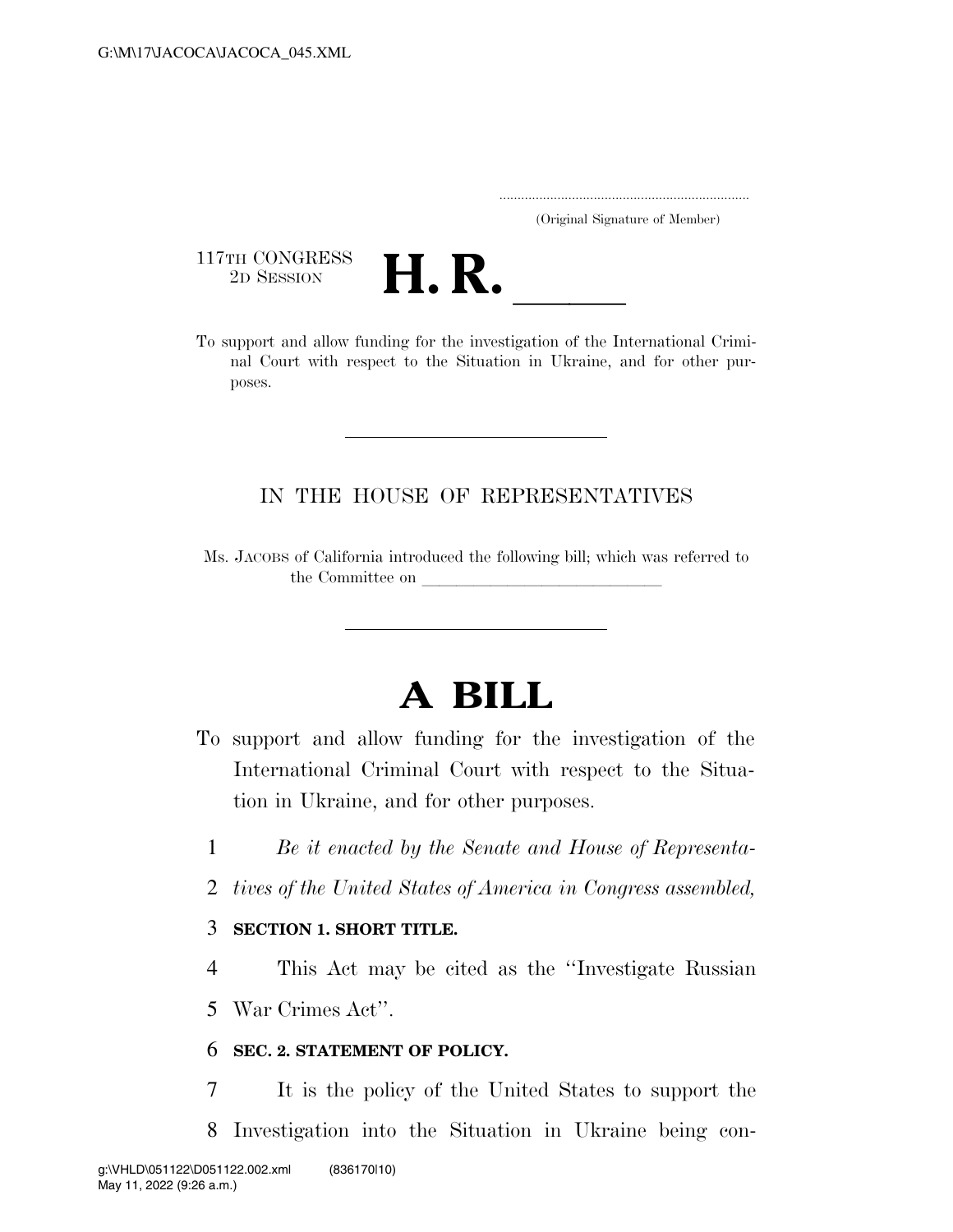ducted by the International Criminal Court, including by providing material support and participating in inter- national efforts to collect and preserve evidence that may be relevant for prosecution.

**SEC. 3. REPEAL.** 

 Section 705(b) of the Admiral James W. Nance and Meg Donovan Foreign Relations Authorization Act, Fiscal Years 2000 and 2001 (22 U.S.C. 7401(b)) is amended by adding at the end the following new sentence: ''The prohibition under this section shall not apply with respect to amounts made available to the International Criminal Court solely for the purpose of providing material support or funding for the Investigation into the Situation in Ukraine conducted by the International Criminal Court.''.

#### **SEC. 4. REPORT REQUIRED.**

 Not later than 90 days after the date of the enact- ment of this Act, the Secretary of State shall submit to the Committee on Foreign Affairs of the House of Rep- resentatives and the Committee on Foreign Relations of the Senate a report setting forth the Administration's pol- icy review of the United States position on the ICC's In-vestigation into the Situation in Ukraine, including—

 (1) recommendations as to the provision of ma-terial support to such investigation; and